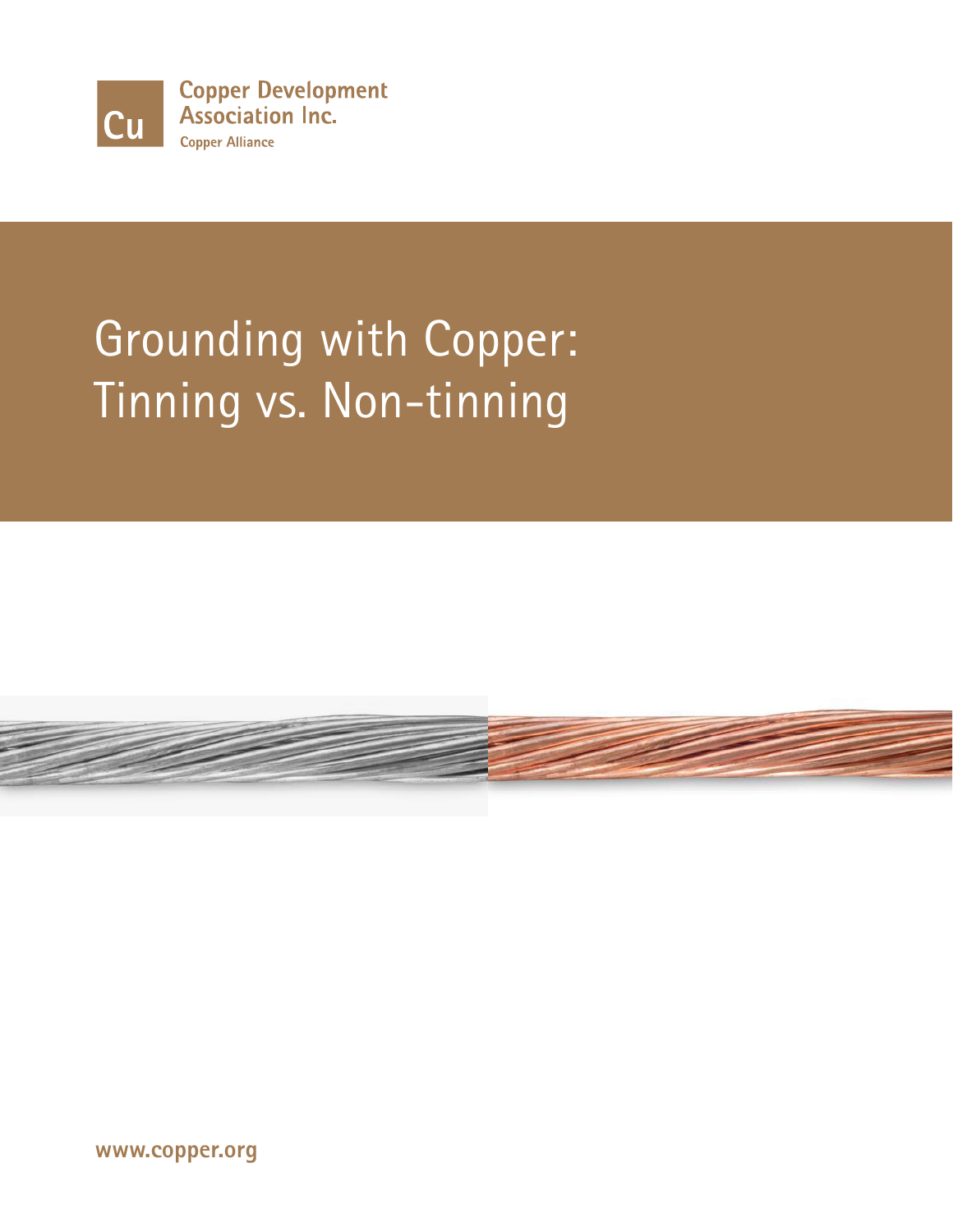# **Grounding with Copper: Tinning vs. Non-tinning**

### **General**

Copper and copper alloys are widely used because they combine unique properties at an economical price. These include high thermal and electrical conductivity, ease of manufacture, high recyclability and good corrosion resistance. Copper, a noble metal that occurs naturally in its elemental form, is almost totally impervious to corrosion from soils found worldwide. But it would be misleading to infer that copper will not corrode.



**Fig. 1. Bare 4/0 AWG parallel copper conductors are prepared for direct burial to form two ring grounds around this wind-powered generator base. Soil analysis indicated that bare copper was entirely appropriate at this site for direct burial with no corrosion concerns.**

#### **Corrosion**

Galvanic corrosion is an electrochemical process whereby one metal corrodes preferentially to another whenever both metals are put in electrical contact and immersed in an electrolyte. What is surprising to some is that soil or air can be an electrolyte.

#### **Underground**

Copper is the preferred metal for grounding conductors and electrodes. This is not only due to its high degree of connectivity, but also its corrosion resistance. In most soils, copper electrodes outlast alternates such as galvanized steel. However, there are certain conditions where tinning (coating with tin) the copper would be useful.

The designer of a grounding system typically performs a soils analysis before designing the grounding system. Soil aggressiveness and chemical composition will determine the appropriate steps to take.



**Fig. 2. Above-ground use of 4/0 AWG bare copper grounding conductors for coax braids at a communications facility. In this case, runoff considerations and corrosion were not issues and bare copper is perfectly suitable. Note the rich, brown color of the copper down-straps at left after approximately 10 years in service.**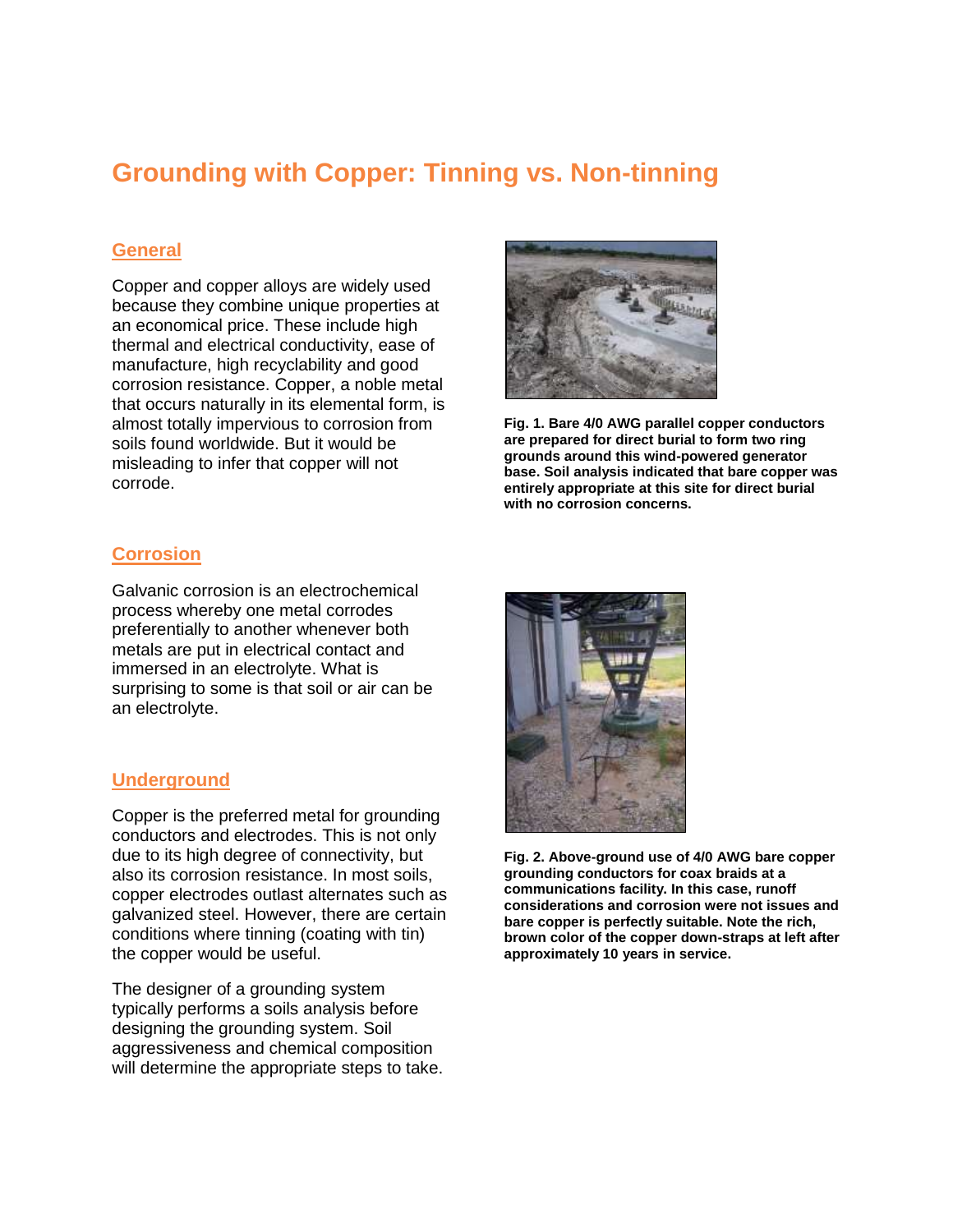

**Fig. 3. Copper and galvanized steel are more susceptible to corrosion where the pH of the soil exceeds 8. Soil analysis at this site (a dairy pasture) indicated a large concentration of organic acids. Stainless steel ground rods were indicated, along with tinned 250 kcmil copper conductors. They were connected with a bronze fitting listed for that purpose, and coated with zinc-rich protective paint.**



**Fig. 4. Bare copper can be directly attached to rebar for concrete encasement. Note that exothermic welding was utilized for this purpose. The concrete that will surround the rebar will act as a buffer, helping to prevent galvanic action from the soil. ("Steel rebar embedded in concrete has approximately the same potential as copper, thus will not corrode" – IEEE Std. 142-1991)**



**Fig. 5. In this instance, copper oxide runoff during rain events is of no consequence. The copper oxide that will develop serves to protect the underlying copper.**

When the chemical composition of the soil is unknown (in the absence of soil testing), it is the user's choice to stipulate tinning or bare. In most cases, bare copper is sufficient, although we recommend exceeding the rather minimal gauge requirements of the NEC. 4/0 AWG or larger is commonly found in industrial environments.

When soils are highly acidic, or alkaline, or suspected of being so, backfill material such as bentonite can greatly extend the life of bare copper. Further, bentonite retains water, thus can greatly increase contact area with the soil, thus reducing grounding resistance. Carbon-based backfills often contain other contaminants, such as sulfur and other elements which are harmful to copper and should be avoided.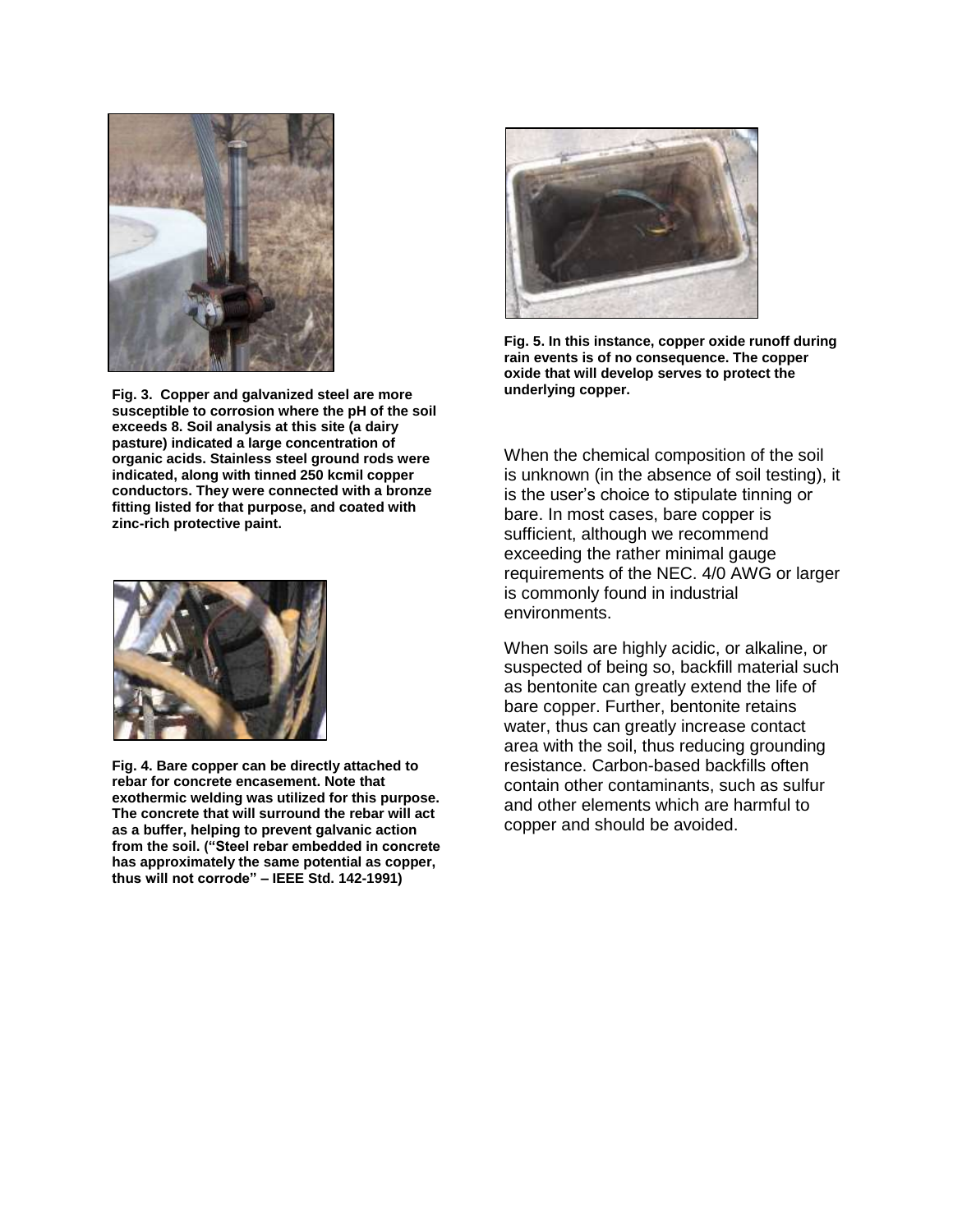

**Fig. 6. A chemical-filled electrode surrounded by bentonite backfill (the white slurry) to improve electrical connectivity to the earth.** 

#### **Above-ground Outdoor Construction**

Outdoor air can act as an electrolyte because it contains a variety of components which can cause corrosion of any metal. Varying moisture levels, salt and other contaminants are just a few. In overhead, outdoor construction, copper runoff can cause staining of pavement materials. It's one reason why older overhead telephone wiring (before plastic coverings) was usually tinned. In addition, copper runoff can be very corrosive to galvanized steel support structures, even when not in direct contact. In such cases, tinning of the conductors is recommended to prevent such conditions.



**Fig. 7. Tinned 4/0 copper conductor attached to a galvanized steel flange of a support column. Note the high pressure compression fitting and protective paint.**

"Precipitation run-off from copper and copper alloys can attack galvanized parts (BS 6651:1999 and IEC 61024-1-2, section 5.2); therefore, bare copper conductors or copper bus bars **shall not** be installed above galvanized steel, such as a tower, unless the steel is protected against the precipitation run-off " (IEC 61024-1-2, section 5.2, quoted in Motorola R56.)

Lastly, for connection to the main grounding bus, or any connection point, consider connectability. In a recent research project conducted by Powertech Labs, copper connections in mechanical connectors passed thermal cycling tests under IEC 61238-1, while the overwhelming majority of aluminum connections largely did not pass, irrespective of preparation. See [http://www.copper.org/applications/electrical](http://www.copper.org/applications/electrical/building/for) [/building/for](http://www.copper.org/applications/electrical/building/for) more information on this study.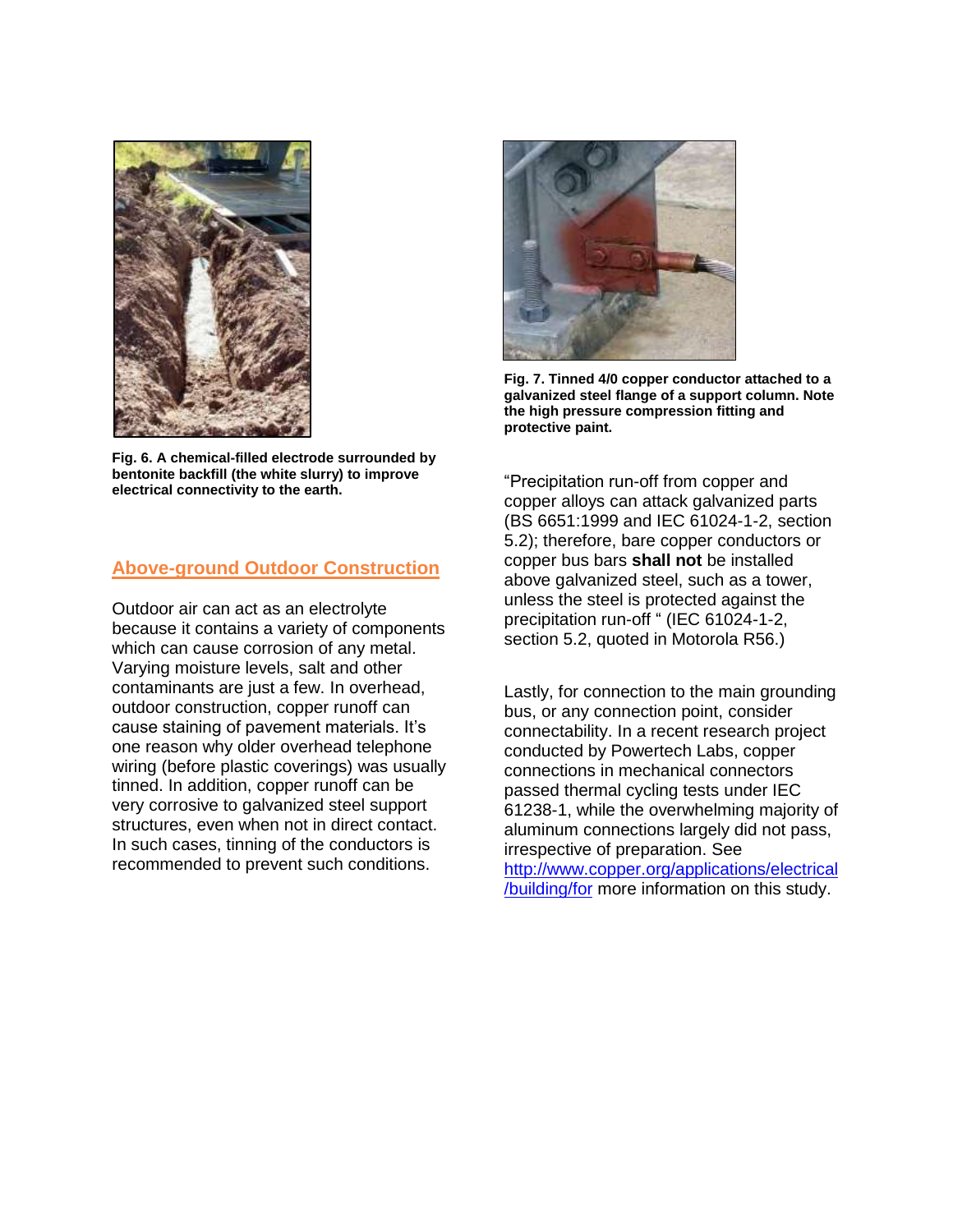## **Further Reading:**

The general information in this document is a limited look at the complex subject of corrosion, and further investigation is encouraged. The following sources contain additional information on grounding and corrosion.

- [IEEE Standard 142,](http://standards.ieee.org/findstds/standard/142-2007.html) "Green Book", latest edition [standards.ieee.org/findstds/standard/142-2007.html](http://standards.ieee.org/findstds/standard/142-2007.html)
- [Standards and Guidelines for Communication Sites](http://www.radioandtrunking.com/downloads/motorola/R56_2005_manual.pdf) (Motorola R56) [www.radioandtrunking.com/downloads/motorola/R56\\_2005\\_manual.pdf](http://www.radioandtrunking.com/downloads/motorola/R56_2005_manual.pdf)
- **[Conditions Contributing to Underground Copper Corrosion](http://www.copper.org/resources/properties/protection/underground.html)** www.copper.org/resources/properties/protection/underground.html
- **Copper Applications in [Power Quality](http://www.copper.org/applications/electrical/pq/homepage.html)** www.copper.org/applications/electrical/pq